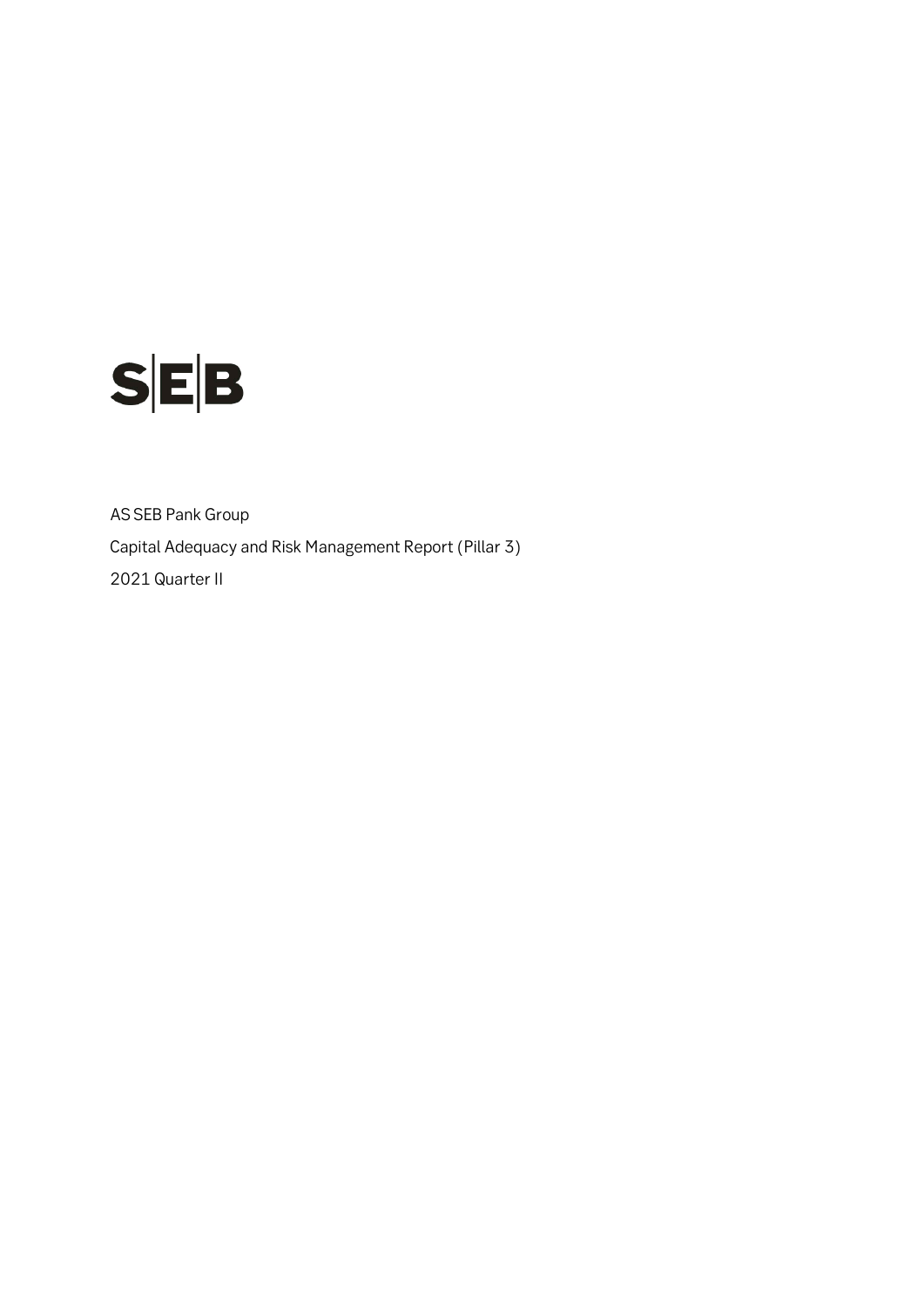# Table of Contents

<span id="page-1-0"></span>

| Table 2. Information on loans and advances subject to legislative and non-legislative moratoria 5         |  |
|-----------------------------------------------------------------------------------------------------------|--|
| Table 3. Breakdown of loans and advances subject to legislative and non-legislative moratoria by residual |  |
| Table 4. Information on newly originated loans and advances provided under newly applicable public        |  |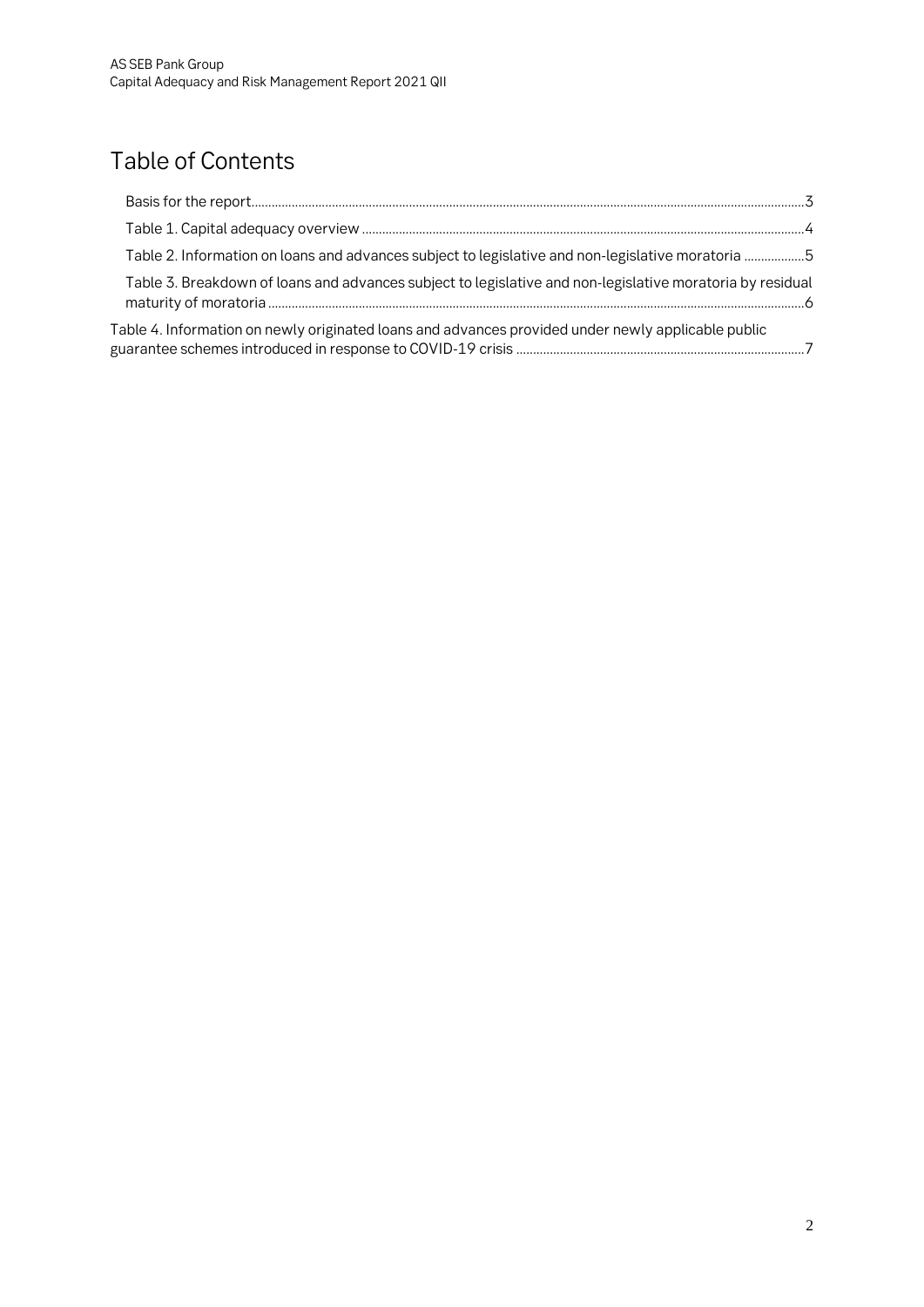#### BASIS FOR THE REPORT

This report is prepared in accordance with the requirements of the Part Eight of Regulation (EU) No 575/2013 of the European Parliament and of the Council (CRR) and the Commission Implementing Regulation (EU) 2021/637 of 15 March 2021 laying down implementing technical standards with regard to public disclosures by institutions of the information referred to in Titles II and III of Part Eight of Regulation (EU) No 575/2013. According to these requirements, AS SEB Pank shall disclose key metrics information as required by Article 447 of CRR on consolidated basis with a semi-annual frequency. In addition to this, disclosures according to the EBA Guidelines on reporting and disclosure of exposures subject to measures applied in response to the COVID‐19 crisis are included in this report.

AS SEB Pank is a subsidiary of the consolidated group of Skandinaviska Enskilda Banken AB (publ) ("SEB Group") that is registered in Sweden. AS SEB Pank Group consists of two fully owned subsidiaries, AS SEB Liising Group and AS SEB Varahaldus, and the associated company SK ID Solutions AS, which is owned to 25%.

This report is based on AB SEB Pank Group's consolidated situation as of 30 June 2021, 31 December 2020 and 30 June 2020, where applicable. Semi-annual disclosures are published on the same date as the date on which AB SEB Pank publish their interim financial reports for the corresponding period.

The report has been attested by

Eve Kümnik Member of the Management Board

/signed digitally/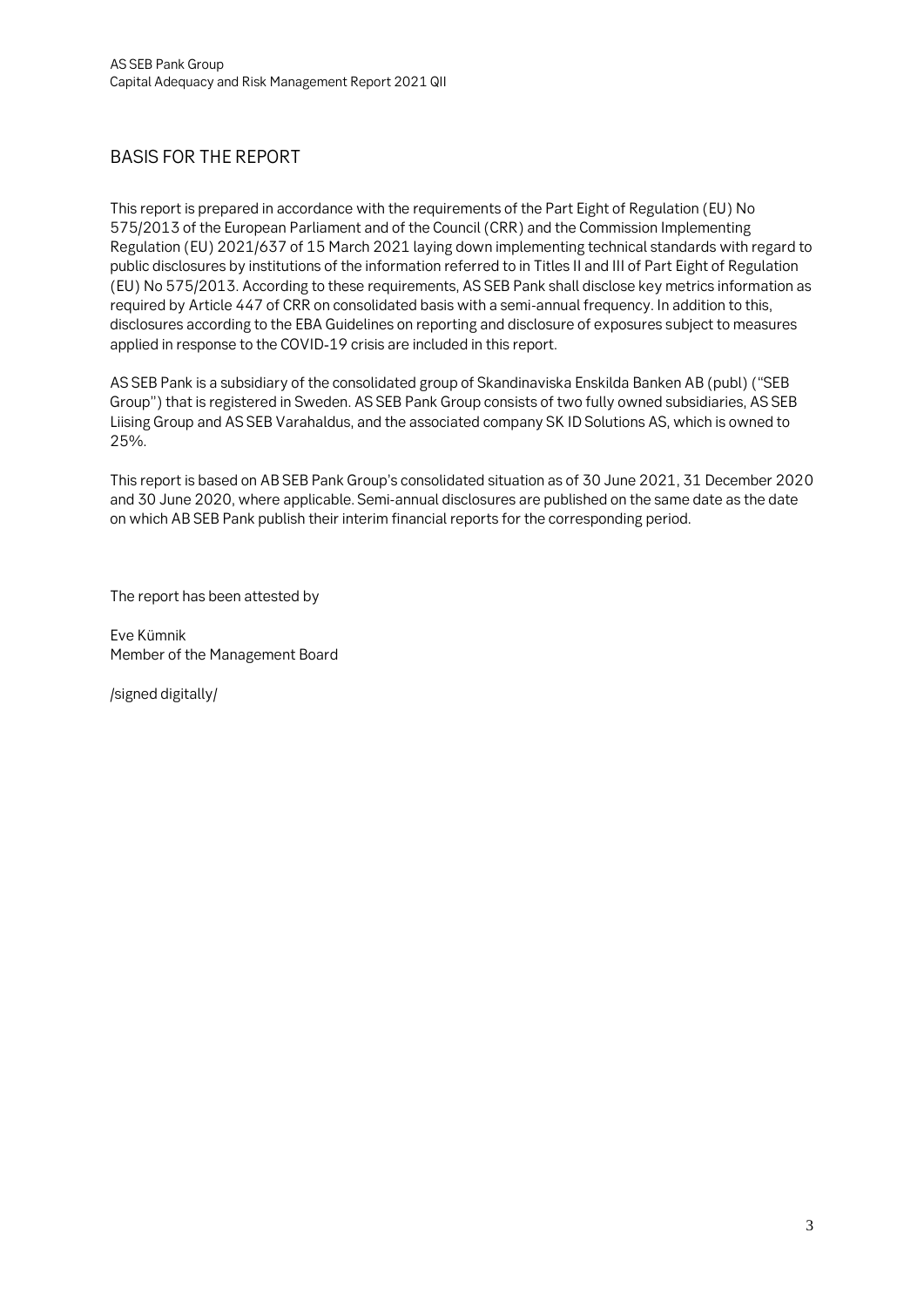### <span id="page-3-0"></span>TABLE 1. KEY METRICS

<span id="page-3-1"></span>

|                  |                                                                                                                                                    |         | 30 Jun 2021 31 Dec 2020 30 Jun 2020 |                          |
|------------------|----------------------------------------------------------------------------------------------------------------------------------------------------|---------|-------------------------------------|--------------------------|
|                  | Available own funds (amounts)                                                                                                                      |         |                                     |                          |
| $\mathbf{1}$     | Common Equity Tier 1 (CET1) capital                                                                                                                | 963     | 962                                 | 1,058                    |
| $\overline{2}$   | Tier 1 capital                                                                                                                                     | 963     | 962                                 | 1,058                    |
| 3                | Total capital                                                                                                                                      | 967     | 966                                 | 1,063                    |
|                  | Risk-weighted exposure amounts                                                                                                                     |         |                                     |                          |
| 4                | Total risk exposure amount                                                                                                                         | 3,261   | 3,286                               | 3,264                    |
|                  | Capital ratios (as a percentage of risk-weighted exposure amount)                                                                                  |         |                                     |                          |
| 5                | Common Equity Tier 1 ratio (%)                                                                                                                     | 29.53%  | 29.28%                              | 32.41%                   |
| 6                | Tier 1 ratio (%)                                                                                                                                   | 29.53%  | 29.28%                              | 32.41%                   |
| 7                | Total capital ratio (%)                                                                                                                            | 29.65%  | 29.40%                              | 32.57%                   |
|                  | Additional own funds requirements to address risks other than the risk of excessive<br>leverage (as a percentage of risk-weighted exposure amount) |         |                                     |                          |
|                  | Additional own funds requirements to address risks other than the risk of                                                                          |         |                                     |                          |
| EU 7a            | excessive leverage (%)                                                                                                                             | 2.25%   | 2.25%                               | 2.25%                    |
| EU 7b            | of which: to be made up of CET1 capital (percentage points)                                                                                        | 1.27%   | 1.27%                               | 1.27%                    |
| EU <sub>7c</sub> | of which: to be made up of Tier 1 capital (percentage points)                                                                                      | 1.69%   | 1.69%                               | 1.69%                    |
| EU 7d            | Total SREP own funds requirements (%)                                                                                                              | 10.25%  | 10.25%                              | 10.25%                   |
|                  | Combined buffer and overall capital requirement (as a percentage of risk-weighted                                                                  |         |                                     |                          |
| 8                | Capital conservation buffer (%)                                                                                                                    | 2.50%   | 2.50%                               | 2.50%                    |
| EU 8a            | Conservation buffer due to macro-prudential or systemic risk identified at the<br>level of a Member State (%)                                      | 0.00%   | 0.00%                               | $0.00\%$                 |
| 9                | Institution specific countercyclical capital buffer (%)                                                                                            | 0.00%   | 0.00%                               | 0.00%                    |
| EU 9a            | Systemic risk buffer (%)                                                                                                                           | 0.00%   | 0.00%                               | 0.00%                    |
| 10               | Global Systemically Important Institution buffer (%)                                                                                               | 0.00%   | 0.00%                               | 0.00%                    |
| <b>EU 10a</b>    | Other Systemically Important Institution buffer (%)                                                                                                | 2.00%   | 2.00%                               | 2.00%                    |
| 11               | Combined buffer requirement (%)                                                                                                                    | 4.50%   | 4.50%                               | 4.50%                    |
| <b>EU 11a</b>    | Overall capital requirements (%)                                                                                                                   | 14.75%  | 14.75%                              | 14.75%                   |
| 12               | CET1 available after meeting the total SREP own funds requirements (%)                                                                             | 19.28%  | 19.03%                              | 22.16%                   |
|                  | Leverage ratio                                                                                                                                     |         |                                     |                          |
| 13               | Total exposure measure                                                                                                                             | 7,877   | 7,996                               | 7,842                    |
| 14               | Leverage ratio (%)                                                                                                                                 | 12.22%  | 12.03%                              | 13.49%                   |
|                  | Additional own funds requirements to address the risk of excessive leverage (as a                                                                  |         |                                     |                          |
| EU 14a           | Additional own funds requirements to address the risk of excessive leverage<br>(%)                                                                 | 0,00%   |                                     |                          |
| <b>EU 14b</b>    | of which: to be made up of CET1 capital (percentage points)                                                                                        | 0.00%   |                                     |                          |
| <b>EU 14c</b>    | Total SREP leverage ratio requirements (%)                                                                                                         | 3.00%   |                                     |                          |
|                  | Leverage ratio buffer and overall leverage ratio requirement (as a percentage of total                                                             |         |                                     |                          |
| <b>EU 14d</b>    | Leverage ratio buffer requirement (%)                                                                                                              | 0.00%   |                                     |                          |
| <b>EU 14e</b>    | Overall leverage ratio requirement (%)                                                                                                             | 3.00%   | $\sim$                              | $\bar{\phantom{a}}$      |
|                  | <b>Liquidity Coverage Ratio</b>                                                                                                                    |         |                                     |                          |
| 15               | Total high-quality liquid assets (HQLA) (Weighted value -average)                                                                                  | 680     |                                     |                          |
| <b>EU 16a</b>    | Cash outflows - Total weighted value                                                                                                               | 971     | $\overline{\phantom{a}}$            | ÷,                       |
| EU 16b           | Cash inflows - Total weighted value                                                                                                                | 773     | $\bar{a}$                           | $\overline{\phantom{a}}$ |
| 16               | Total net cash outflows (adjusted value)                                                                                                           | 243     | $\overline{\phantom{a}}$            | $\overline{\phantom{a}}$ |
| 17               | Liquidity coverage ratio (%)                                                                                                                       | 279.84% |                                     |                          |
|                  | <b>Net Stable Funding Ratio</b>                                                                                                                    |         |                                     |                          |
| 18               | Total available stable funding                                                                                                                     | 5,558   | $\overline{\phantom{a}}$            | $\overline{\phantom{a}}$ |
| 19               | Total required stable funding                                                                                                                      | 4,267   |                                     |                          |
| 20               | NSFR ratio (%)                                                                                                                                     | 130.26% | $\omega$                            | $\mathcal{L}$            |
|                  |                                                                                                                                                    |         |                                     |                          |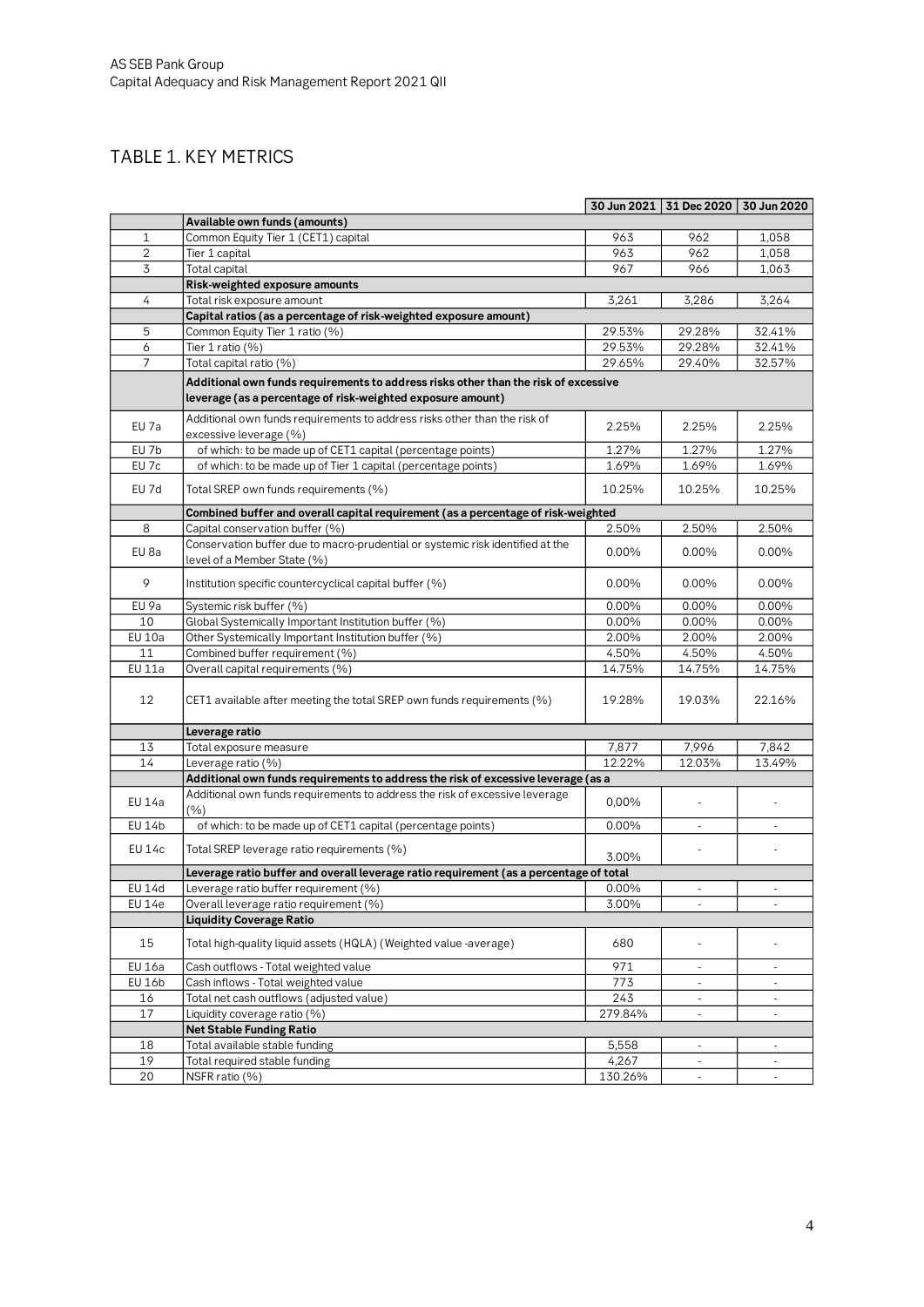## TABLE 2. INFORMATION ON LOANS AND ADVANCES SUBJECT TO LEGISLATIVE AND NON-LEGISLATIVE MORATORIA

|                                                   |   |                                                        | Gross carrying amount                                                                                                                        |          |                                                        |                                                                                                       |          |                                                        |            |                                                                                                                                              |                | Accumulated impairment, accumulated negative changes in fair value due to credit risk |                                                                                         | <b>Gross carrying</b><br>amount           |
|---------------------------------------------------|---|--------------------------------------------------------|----------------------------------------------------------------------------------------------------------------------------------------------|----------|--------------------------------------------------------|-------------------------------------------------------------------------------------------------------|----------|--------------------------------------------------------|------------|----------------------------------------------------------------------------------------------------------------------------------------------|----------------|---------------------------------------------------------------------------------------|-----------------------------------------------------------------------------------------|-------------------------------------------|
|                                                   |   | Performing                                             |                                                                                                                                              |          | Non performing                                         |                                                                                                       |          |                                                        | Performing |                                                                                                                                              | Non performing |                                                                                       |                                                                                         |                                           |
| 30 Jun 2021, EUR m                                |   | Of which:<br>exposures with<br>forbearance<br>measures | Of which:<br>Instruments with<br>significant increase in<br>credit risk since initial<br>recognition but not<br>credit-impaired<br>(Stage 2) |          | Of which:<br>exposures with<br>forbearance<br>measures | Of which:<br>Unlikely to pay<br>that are not<br>past-due or<br>$\vert$ past-due <= 90 $\vert$<br>days |          | Of which:<br>exposures with<br>forbearance<br>measures |            | Of which:<br>Instruments with<br>significant increase in<br>credit risk since initial<br>recognition but not<br>credit-impaired<br>(Stage 2) |                | Of which:<br>exposures with<br>forbearance<br>measures                                | Of which:<br>Unlikely to pay<br>that are not past-<br>due or past-due<br>$\leq$ 90 days | Inflows to<br>non-performing<br>exposures |
| Loans and advances subject to moratorium          | 3 | $\Omega$                                               |                                                                                                                                              | $\Omega$ | $\sim$                                                 | $\sim$                                                                                                |          | $\Omega$                                               |            | 0                                                                                                                                            |                |                                                                                       |                                                                                         |                                           |
| of which: Households                              |   |                                                        | ۰.                                                                                                                                           |          |                                                        | ۰.                                                                                                    | 0        |                                                        |            |                                                                                                                                              |                |                                                                                       |                                                                                         |                                           |
| of which: Collateralised by residential immovable |   |                                                        | $\sim$                                                                                                                                       |          |                                                        | $\sim$                                                                                                | $\Omega$ |                                                        |            |                                                                                                                                              |                |                                                                                       |                                                                                         |                                           |
| of which: Non-financial corporations              |   |                                                        | $\sim$                                                                                                                                       |          |                                                        | $\sim$                                                                                                |          |                                                        |            |                                                                                                                                              |                |                                                                                       |                                                                                         |                                           |
| of which: Small and Medium-sized Enterprises      |   |                                                        |                                                                                                                                              |          |                                                        |                                                                                                       |          |                                                        |            |                                                                                                                                              |                |                                                                                       |                                                                                         |                                           |
| of which: Collateralised by commercial            |   |                                                        | . .                                                                                                                                          | $\sim$   |                                                        | $\sim$                                                                                                | U        |                                                        |            |                                                                                                                                              |                |                                                                                       |                                                                                         |                                           |

|                                                   |    | Gross carrying amount |                                                        |                                                                                                                                              |     |                                                        |                                                                                           |        |  | Accumulated impairment, accumulated negative changes in fair value due to credit risk |                                                                                                                                              |  |                                                        |                                                                                         |                                           |
|---------------------------------------------------|----|-----------------------|--------------------------------------------------------|----------------------------------------------------------------------------------------------------------------------------------------------|-----|--------------------------------------------------------|-------------------------------------------------------------------------------------------|--------|--|---------------------------------------------------------------------------------------|----------------------------------------------------------------------------------------------------------------------------------------------|--|--------------------------------------------------------|-----------------------------------------------------------------------------------------|-------------------------------------------|
|                                                   |    |                       | Performing                                             |                                                                                                                                              |     | Non performing                                         |                                                                                           |        |  | Performing                                                                            |                                                                                                                                              |  | Non performing                                         |                                                                                         |                                           |
| 31 Dec 2020, EUR m                                |    |                       | Of which:<br>exposures with<br>forbearance<br>measures | Of which:<br>Instruments with<br>significant increase in<br>credit risk since initial<br>recognition but not<br>credit-impaired<br>(Stage 2) |     | Of which:<br>exposures with<br>forbearance<br>measures | Of which:<br>Unlikely to pay<br>that are not<br>past-due or<br>past-due $\leq$ 90<br>days |        |  | Of which:<br>exposures with<br>forbearance<br>measures                                | Of which:<br>Instruments with<br>significant increase in<br>credit risk since initial<br>recognition but not<br>credit-impaired<br>(Stage 2) |  | Of which:<br>exposures with<br>forbearance<br>measures | Of which:<br>Unlikely to pay<br>that are not past-<br>due or past-due<br>$\leq$ 90 days | Inflows to<br>non-performing<br>exposures |
| Loans and advances subject to moratorium          | 22 | 22                    |                                                        |                                                                                                                                              | . . |                                                        |                                                                                           |        |  |                                                                                       |                                                                                                                                              |  |                                                        |                                                                                         |                                           |
| of which: Households                              | 22 | 22                    |                                                        |                                                                                                                                              | . . |                                                        |                                                                                           |        |  |                                                                                       |                                                                                                                                              |  |                                                        |                                                                                         |                                           |
| of which: Collateralised by residential immovable | 22 | 21                    |                                                        |                                                                                                                                              |     |                                                        |                                                                                           |        |  |                                                                                       |                                                                                                                                              |  |                                                        |                                                                                         |                                           |
| of which: Non-financial corporations              |    |                       |                                                        |                                                                                                                                              |     |                                                        |                                                                                           | $\sim$ |  |                                                                                       |                                                                                                                                              |  |                                                        | <b>COL</b>                                                                              |                                           |
| of which: Small and Medium-sized Enterprises      |    |                       |                                                        |                                                                                                                                              |     |                                                        |                                                                                           |        |  |                                                                                       |                                                                                                                                              |  |                                                        | <b>COL</b>                                                                              |                                           |
| of which: Collateralised by commercial            |    |                       |                                                        |                                                                                                                                              |     |                                                        |                                                                                           | $\sim$ |  |                                                                                       |                                                                                                                                              |  |                                                        |                                                                                         | $\sim$                                    |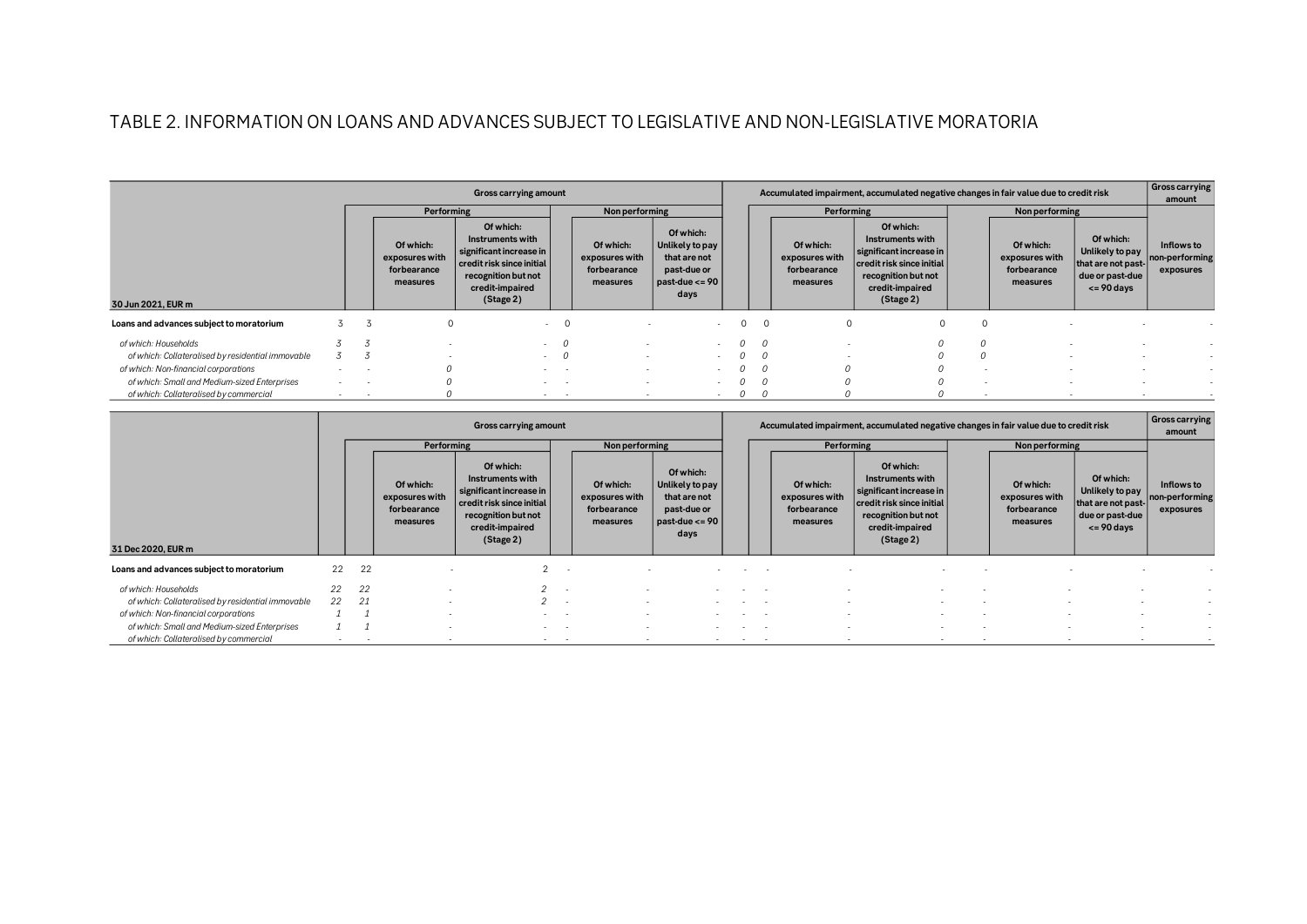#### TABLE 3. BREAKDOWN OF LOANS AND ADVANCES SUBJECT TO LEGISLATIVE AND NON-LEGISLATIVE MORATORIA BY RESIDUAL

#### MATURITY OF MORATORIA

|                                                                                                  |           |           |                          |                                | Gross carrying amount    |                                 |                                 |                                   |          |  |
|--------------------------------------------------------------------------------------------------|-----------|-----------|--------------------------|--------------------------------|--------------------------|---------------------------------|---------------------------------|-----------------------------------|----------|--|
|                                                                                                  | Number of | Of which: |                          | Residual maturity of moratoria |                          |                                 |                                 |                                   |          |  |
| 30 Jun 2021, EUR m                                                                               | obligors  |           | legislative<br>moratoria | Of which:<br>expired           | $\leq$ 3 months          | $> 3$ months<br>$\leq$ 6 months | $> 6$ months<br>$\leq$ 9 months | > 9 months<br>$\leq 12$<br>months | > 1 year |  |
| Loans and advances for which moratorium was<br>offered                                           | 2,001     | 116       |                          | 113                            | 3                        |                                 |                                 |                                   |          |  |
| Loans and advances subject to moratorium<br>(granted)                                            | 2,001     | 116       |                          | 78                             | 3                        |                                 |                                 |                                   |          |  |
| of which: Households                                                                             |           |           |                          | 74                             | 3                        |                                 |                                 |                                   |          |  |
| of which: Collateralised by residential immovable<br>property                                    |           |           |                          | 35                             |                          |                                 |                                 |                                   |          |  |
| of which: Non-financial corporations                                                             |           |           | $\overline{\phantom{a}}$ | 35                             | $\overline{\phantom{a}}$ | $\overline{\phantom{a}}$        |                                 |                                   |          |  |
| of which: Small and Medium-sized Enterprises<br>of which: Collateralised by commercial immovable |           |           | $\overline{\phantom{a}}$ | 23                             | $\overline{\phantom{a}}$ | $\overline{\phantom{a}}$        |                                 | $\overline{\phantom{a}}$          |          |  |
| property                                                                                         |           |           | $\overline{\phantom{a}}$ |                                | $\overline{\phantom{a}}$ |                                 |                                 |                                   |          |  |

<span id="page-5-0"></span>

|                                                               |                       |     |                                       |                          | Gross carrying amount          |                                   |                               |                                     |          |  |  |  |
|---------------------------------------------------------------|-----------------------|-----|---------------------------------------|--------------------------|--------------------------------|-----------------------------------|-------------------------------|-------------------------------------|----------|--|--|--|
|                                                               |                       |     |                                       |                          | Residual maturity of moratoria |                                   |                               |                                     |          |  |  |  |
| 31 Dec 2020, EUR m                                            | Number of<br>obligors |     | Of which:<br>legislative<br>moratoria | Of which:<br>expired     | $\leq$ 3 months                | $> 3$ months<br>$\leq$ = 6 months | > 6 months<br>$\leq$ 9 months | $> 9$ months<br>$\leq 12$<br>months | > 1 year |  |  |  |
| Loans and advances for which moratorium was<br>offered        | 2,229                 | 138 | $\overline{\phantom{a}}$              | 116                      | 8                              | 12                                | 5                             |                                     |          |  |  |  |
| Loans and advances subject to moratorium<br>(granted)         | 2,229                 | 138 |                                       | 70                       | 8                              | 12                                | 3                             |                                     |          |  |  |  |
| of which: Households                                          |                       |     | $\overline{\phantom{a}}$              | 64                       | $\overline{ }$                 | 12                                | 3                             | $\sim$                              |          |  |  |  |
| of which: Collateralised by residential immovable<br>property |                       |     |                                       | 46                       |                                |                                   |                               |                                     |          |  |  |  |
| of which: Non-financial corporations                          |                       |     |                                       | 46                       |                                |                                   |                               |                                     |          |  |  |  |
| of which: Small and Medium-sized Enterprises                  |                       |     | $\overline{\phantom{a}}$              | 27                       | $\overline{\phantom{a}}$       | $\overline{\phantom{a}}$          |                               |                                     |          |  |  |  |
| of which: Collateralised by commercial immovable<br>property  |                       |     | $\overline{\phantom{a}}$              | $\overline{\phantom{a}}$ | $\overline{\phantom{a}}$       | $\overline{\phantom{a}}$          |                               |                                     |          |  |  |  |